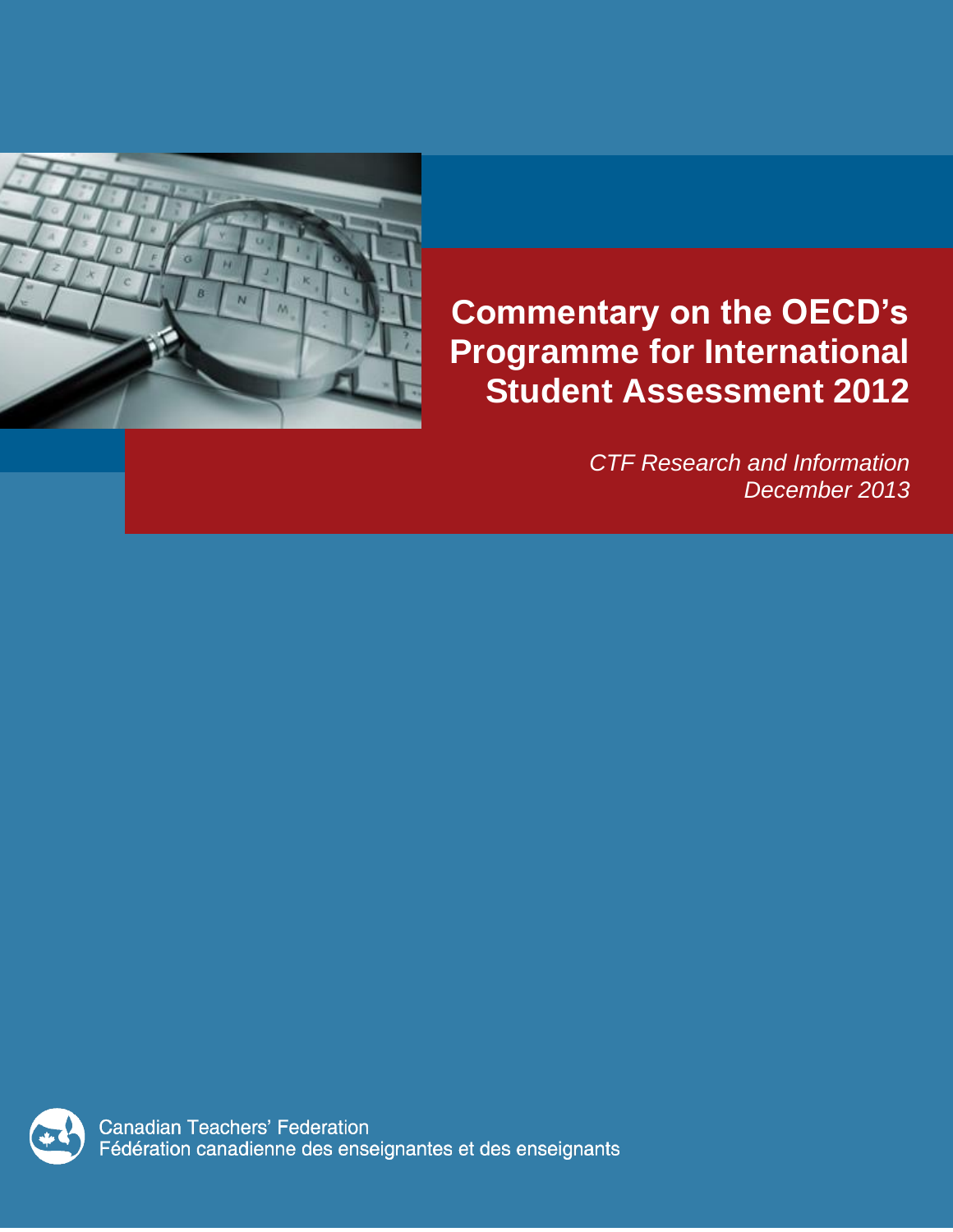## **Commentary on the OECD's Programme for International Student Assessment 2012**

### **Bernie Froese-Germain, Researcher CTF Research & Information December 2013**

### **Introduction**

Every three years the focus of the international education community shifts to the release of the Programme for International Student Assessment (PISA) study conducted by the Organisation for Economic Co-operation and Development (OECD). No other international study of education commands as much attention as PISA. Numerous media events sponsored by the OECD as well as national education ministries take place around the world for the release of the latest results.

In an age of intense global competition among information-based economies where education is increasingly viewed as an important (if not *the* most important) national "competitive advantage", in less than two decades, PISA has become the widely used if inadequate proxy for the performance of education systems around the world. The OECD's interest in education in the service of human capital development and economic growth is of course not surprising given the organization's focus. The expansion of PISA to include the assessment of financial literacy demonstrates the narrow goals driving the program.

The number of participating countries/economies grows with each testing cycle – countries increasingly feel they cannot be left out of this influential test. Andreas Schleicher who oversees PISA remarks that, "in a global economy, the benchmark for educational success is no longer improvement by national standards alone, but by the best performing school systems internationally."

PISA 2012 tested over half a million 15-year-old students in 65 participating countries and economies (between 5,000 and 10,000 students from at least 150 schools were tested in each country). The major focus of the survey was mathematics, with a secondary focus on reading, science and problem-solving. As noted, financial literacy was included for the first time in 2012. The assessment is a paper-based test lasting 2 hours with an additional 40 minutes added in some countries for a computer-based assessment of math, reading and problem-solving. PISA 2015 is expected to transition to a fully computer-based assessment.

### **Highlights of Canadian PISA results**

Canada's participation in PISA is coordinated through a partnership between the Council of Ministers of Education Canada (CMEC), Employment and Social Development Canada (ESDC), and Statistics Canada. Approximately 21,000 Canadian students from about 900 schools in all provinces were tested in the spring of 2012. A companion report on the Canadian PISA results, *Measuring Up: Canadian Results of the OECD PISA Study*, was released on the same day as the OECD report.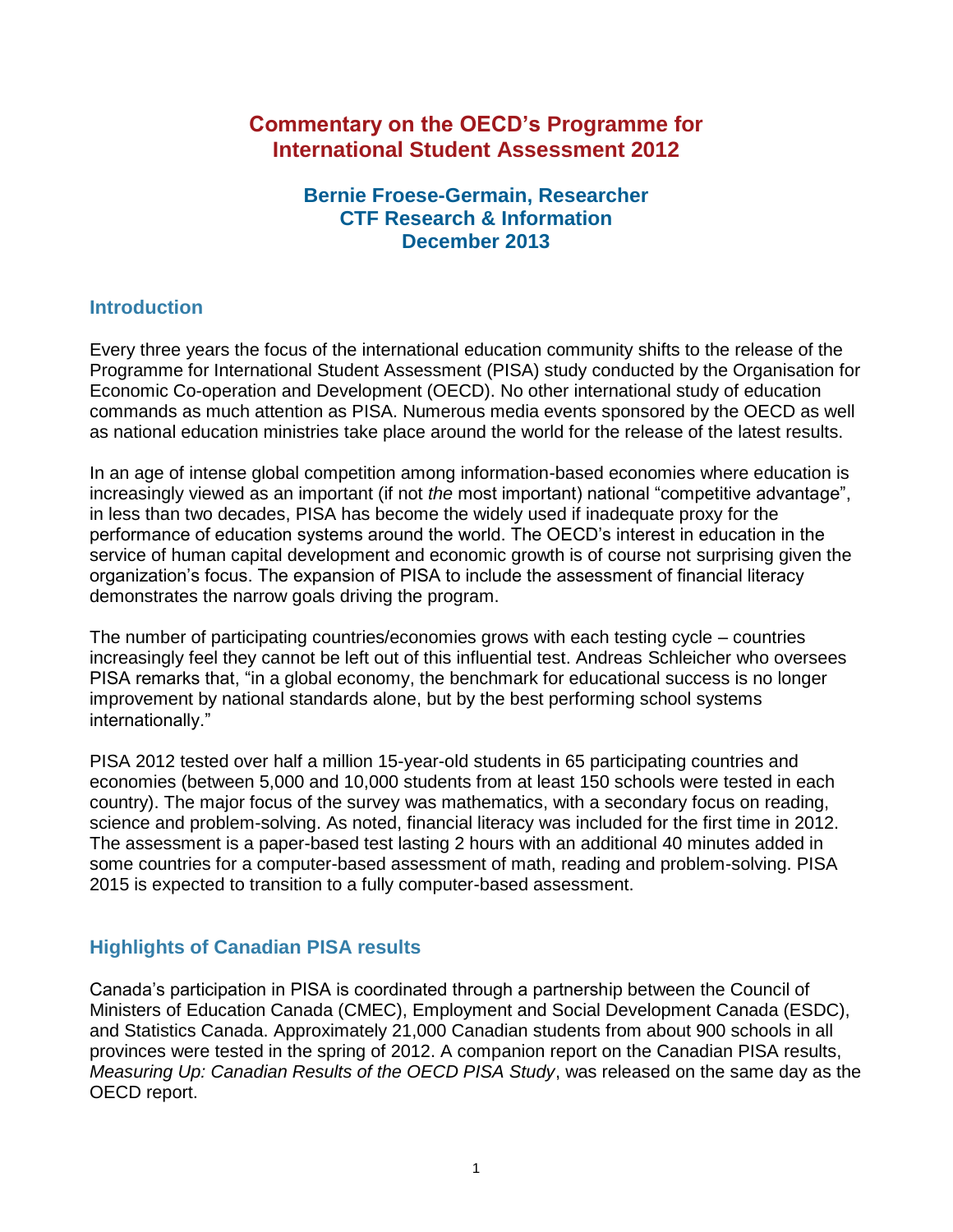According to the report these are some key findings for Canada from PISA 2012 (major domain of mathematics; minor domains of reading and science):

- As in past PISA cycles, Canadian 15-year-olds placed well above the OECD average and remain among the top performers in mathematics. Only nine participating countries/economies performed better than Canada: Shanghai-China, Singapore, Hong Kong-China, Chinese Taipei, Korea, Macao-China, Japan, Liechtenstein, and Switzerland.
- Reading and science results also put Canada in the top tier of participating countries and economies, well above the OECD average.
- Canada continues to stand out as one of the high-performing countries with relatively high equity in student performance (measured by the gap between the highest- and lowestperforming students). In all three areas assessed by PISA, the gap between high- and low-achievers is smaller in Canada than in OECD countries on average.
- Although overall Canadian scores in mathematics remain high, they have drifted downward over time. There is a clear trend showing a decrease in average score in most provinces, as well as an increase in the number of countries outperforming Canada. Science scores also showed a decline over the years while reading scores remained generally at the same level.
- On average across Canada, there was significant variation in mathematics performance according to gender, with boys outperforming girls. This pattern was similar in most other participating countries. In science, the performance of boys and girls was similar.
- In reading, girls were still well ahead of boys in Canada and internationally. The gap between boys and girls was smaller for students who did the assessment on computer (reading of digital texts).
- In mathematics, Canadian results showed some differences by language of the school system. In most cases, students attending majority-language school systems outperformed students in minority-language school systems.

### **Obsessive focus on rankings**

As an article about PISA in *The Economist* earlier this year aptly put it, "international league tables have acquired a central role in debates about education policy."

In her commentary on the PISA 2009 results, Jodene Dunleavy, Senior Policy Analyst for the Nova Scotia Department of Education, questions the intense focus on the international rankings, likening them to the "Education Olympics":

I'd like to put some of the blame for public reaction to PISA scores on the OECD, itself. It's easy to feel intimidated by the volume of figures and explanations that flow from each assessment. But this alone cannot explain the overwhelming amount of attention paid to a single, league-style table ranking the 65 participating countries on combined reading, mathematics, and scientific literacy scores. Witnessing how results get taken up in the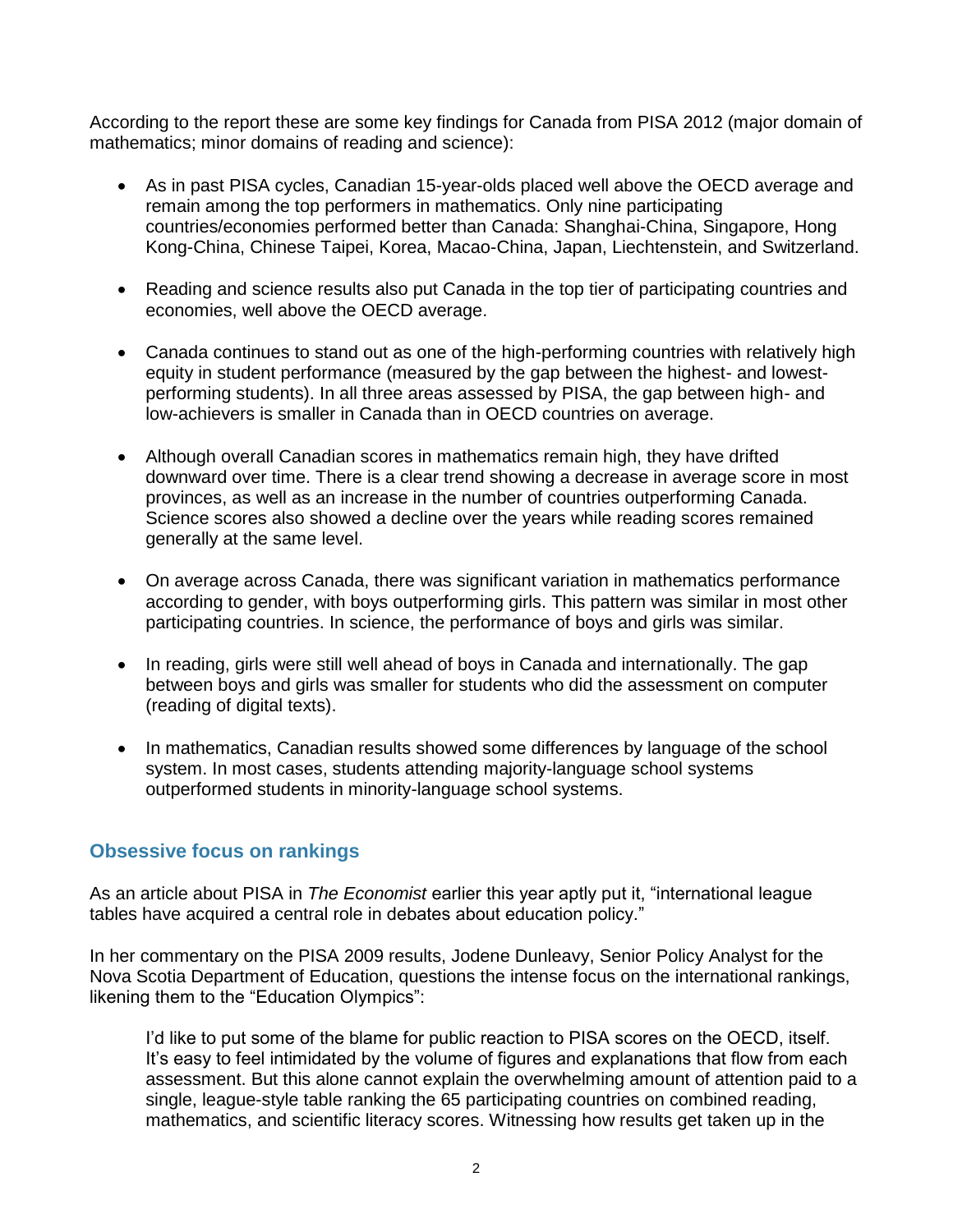public domain, it is hard not to feel that the PISA country rankings have become the Olympics of the education world.

The continued focus on PISA rankings by the media and politicians has resulted in the quality of education systems being reduced to a simplistic matter of performing better or worse on the test. Educators are well aware of the adverse consequences of ranking and publishing test results as this recent report by People for Education emphasizes:

The most controversial use of test score data has been to create rankings or league tables, either by governments, in some cases, or by advocacy groups. Some believe that school rankings can be used to improve performance, or as useful information to promote choice for parents as consumers making decisions about their children's schools. Others have argued that rankings are a simplistic and often inaccurate way of judging quality in schools. They say rankings can have a corrosive effect on student and teacher morale, and that the public nature of the information sharing can redouble the narrowing tendencies of the measures. Critics have also argued these rankings reinforce negative perceptions about schools in socio-economically challenged areas, and that this type of high-stakes or high-visibility assessment can lead, paradoxically, to unintended consequences, such as "gaming the system" by, for example, focusing efforts on 'bubble children', those whose performance is near the cut-score for proficiency as opposed to lower- and higher-performing children where changes in performance will not affect the school's standing.

Educators have consistently resisted the idea that the results of large-scale assessments, particularly in a narrow band of subjects, reflect the range of their responsibilities and goals, and they have strenuously objected to the use of numbers to judge performance when they have little control over the conditions under which they work. (pp. 17-18)

In an attempt to broaden the Canadian definition of school success beyond the results of external large-scale assessments such as PISA, Ontario-based People for Education has started an ambitious five-year project to engage parents, teachers, policy-makers and community members in identifying and expanding the indicators used to evaluate school success – in essence examining what really matters in public education and then looking for ways to measure it.

### **Tackling inequity within and outside the education system**

Dunleavy says that a number of issues are often left out of discussions about the PISA results such as the extent to which countries vary in terms of matching high performance with equity of educational outcomes, something Canada consistently excels at, even with its highly diverse population. Canada has smaller equity gaps in education than many countries, in part due to Canadian values around justice, equity and inclusion, and our social safety net, albeit eroded. Our system of social programs attempts to mitigate the impacts of inequities on children, families and schools.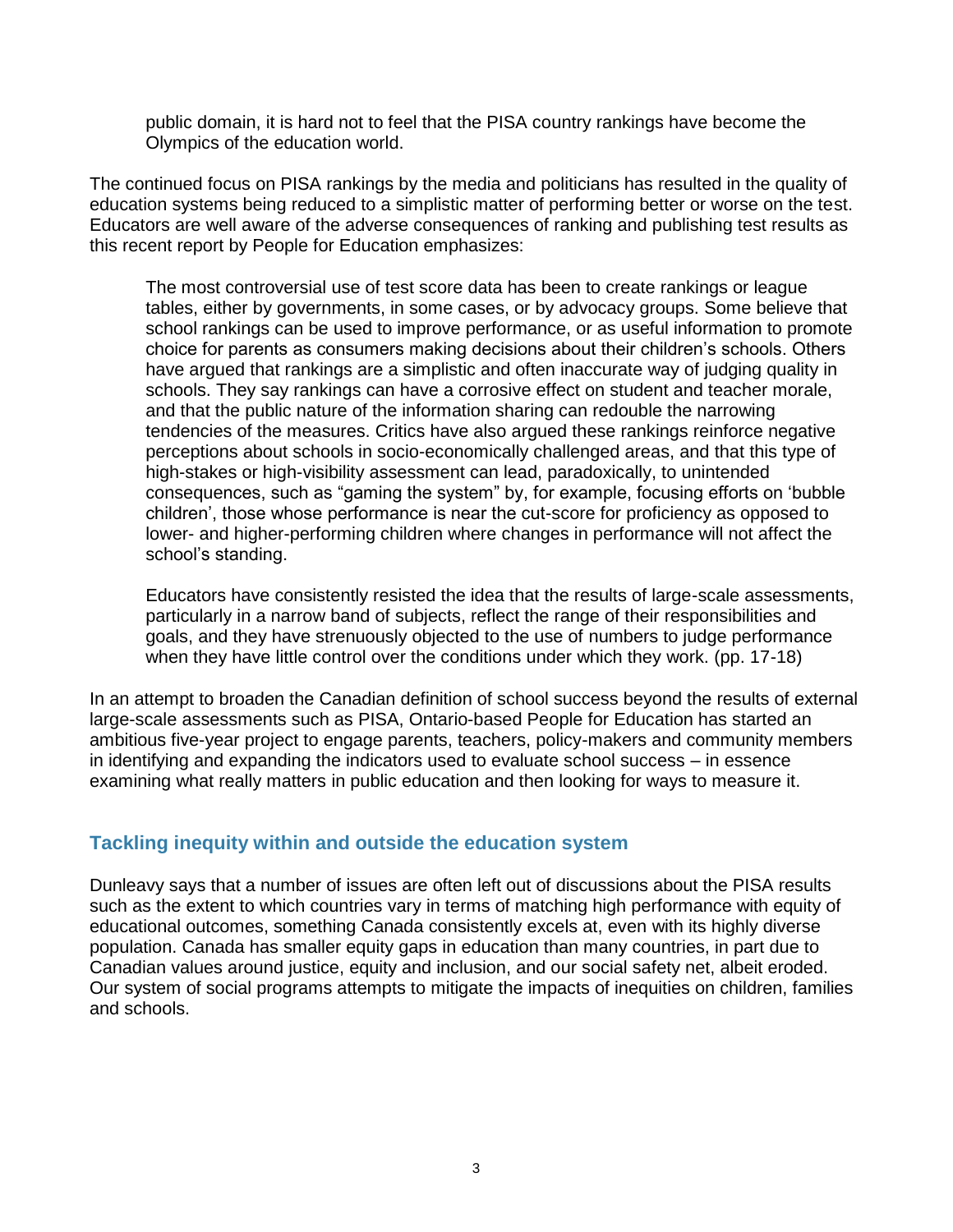In what they describe as the "Canadian Way", Hargreaves and Shirley (2012) believe that our educational success is considerably more complex than can be adequately explained by any individual jurisdiction's particular short-term education policies. They conclude that it has more to do with

constellations of policies that run across provinces and systems, accumulate over time, and are consistent with a longstanding culture of high regard for public education, strong support for the teaching profession, and broadly collaborative and inclusive processes of educational change management, inspired by sets of commonly shared beliefs. This embedded and inclusive Canadian Way – that is being threatened by the global trend to weaken district involvement and control in favour of more and more centralized direction – says more about Canada as a society than it does about the relative value of any specific provincial policy.

(p. 13)

While there is much we can and must do to further improve the education system in Canada in terms of quality and equity, schools cannot do it alone. In addition to improving Aboriginal education, we need to address the many issues, both within and outside schools, that hinder student learning and prevent all students from doing their best including child poverty and income inequality, school climate issues such as bullying/cyberbullying, mental health problems, class size and composition issues, and lack of resources in the schools to name a few.

### **Educational success, the teaching profession and teacher unions**

If we're looking for direction on education policy from outside our borders, many educators believe it makes sense to look towards countries like Finland. The Finnish approach to education reform is the anti-thesis of the global education reform movement (known as GERM) evident in the U.S. and elsewhere. GERM is characterized by competition, standardization, high-stakes testing, privatization and other market-based education reforms.

In her review of *Finnish Lessons: What Can the World Learn from Educational Change in Finland?* (2011) by education expert Pasi Sahlberg, Vivian McCaffrey notes that, "what is most perplexing for international experts is that Finland has produced top-performing students while eschewing market-based education reforms premised on competition and standardized tests." She quotes Sahlberg: "Finland is an example of a nation that lacks school inspection, standardized curriculum, high-stakes student assessments, test-based accountability, and a raceto-the-top mentality with regard to educational change".

The important link between educational success and the quality of the teaching profession is something Finns are well aware of. According to McCaffrey (2011), the "centrepiece of Finnish education is the nation's teaching force", particularly the high societal status of teachers and teaching (teachers are highly respected in their communities), strong public trust in the profession, rigorous selection and training, and a focus on teacher professional development and autonomy.

While there is much to learn from the Finnish education model, Sahlberg cautions against transplanting this model in other countries, noting that "Finland's success is a result of finding its own way of change rather than doing more of the same."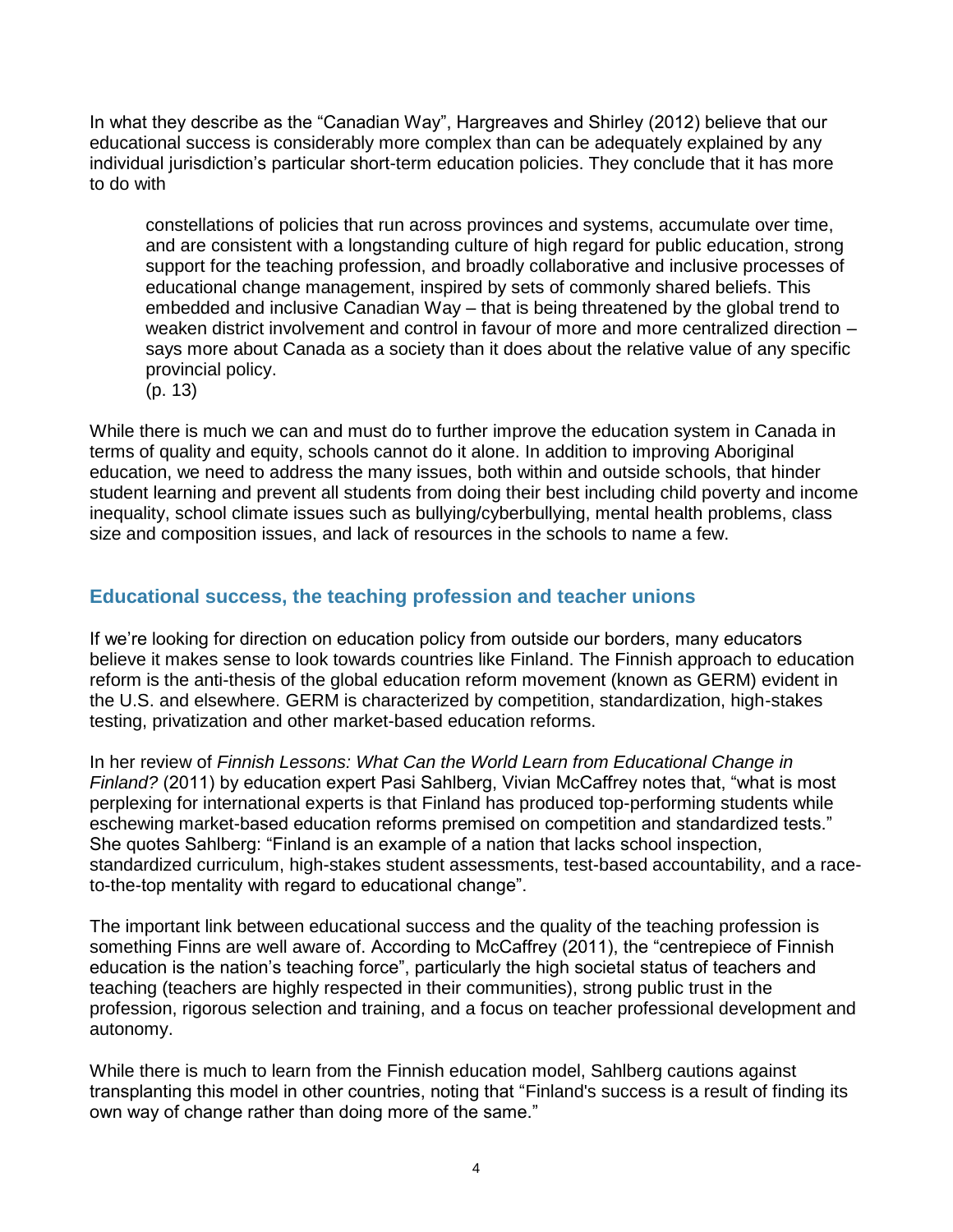Similar to Finland, Canada's strong public education system is accompanied by a high quality teaching profession and strong teacher unions. We attract strong teacher candidates, support and develop teachers over the course of their careers, and like other high performing countries we have strong teacher unions whose protection of salaries and working conditions, emphasis on effective ongoing professional development and learning, and focus on improving the conditions for teaching and learning are essential to recruiting and retaining strong teachers.

#### **PISA's impact on education policy**

Through its triennial PISA reports and other mechanisms such as the annual *Education at a Glance* reports, the OECD exerts a powerful influence on the direction of global education policy. The OECD's stated intent through PISA is to improve education systems, through what can be described as "education governance by comparison", for the purpose of enabling countries to better compete in the global economy. It is a narrow perspective on the purpose of education.

Research shows that PISA results are having a growing influence on education policy reform in the majority of participating countries. In his analysis of the policy impact of PISA, Breakspear states that "PISA is becoming an influential element of education policy-making processes at the national level. Furthermore, the findings provide preliminary evidence that PISA is being used and integrated within national/federal policies and practices of assessment and evaluation, curriculum standards and performance targets."

There is evidence that PISA is being used as a policy lever in Canada. Breakspear notes that "some Canadian provinces have expressed PISA-related performance targets in general terms, such as 'improving PISA score' or 'improving PISA ranking'." (p. 26) In addition, provinces monitor PISA results to validate their own provincial assessment results, and Canada's national assessment program was redesigned several years ago to harmonize with PISA in terms of target population and subject areas covered.

We need to do a better job of articulating what we can, and can't, learn from the PISA study as well as continue to raise concerns over the use and misuse of the results (Dunleavy, 2011). As we've noted for previous rounds of PISA testing, PISA's snapshot of how education systems perform in the areas of numeracy, reading and science conveys neither the complexity nor the breadth of these education systems.